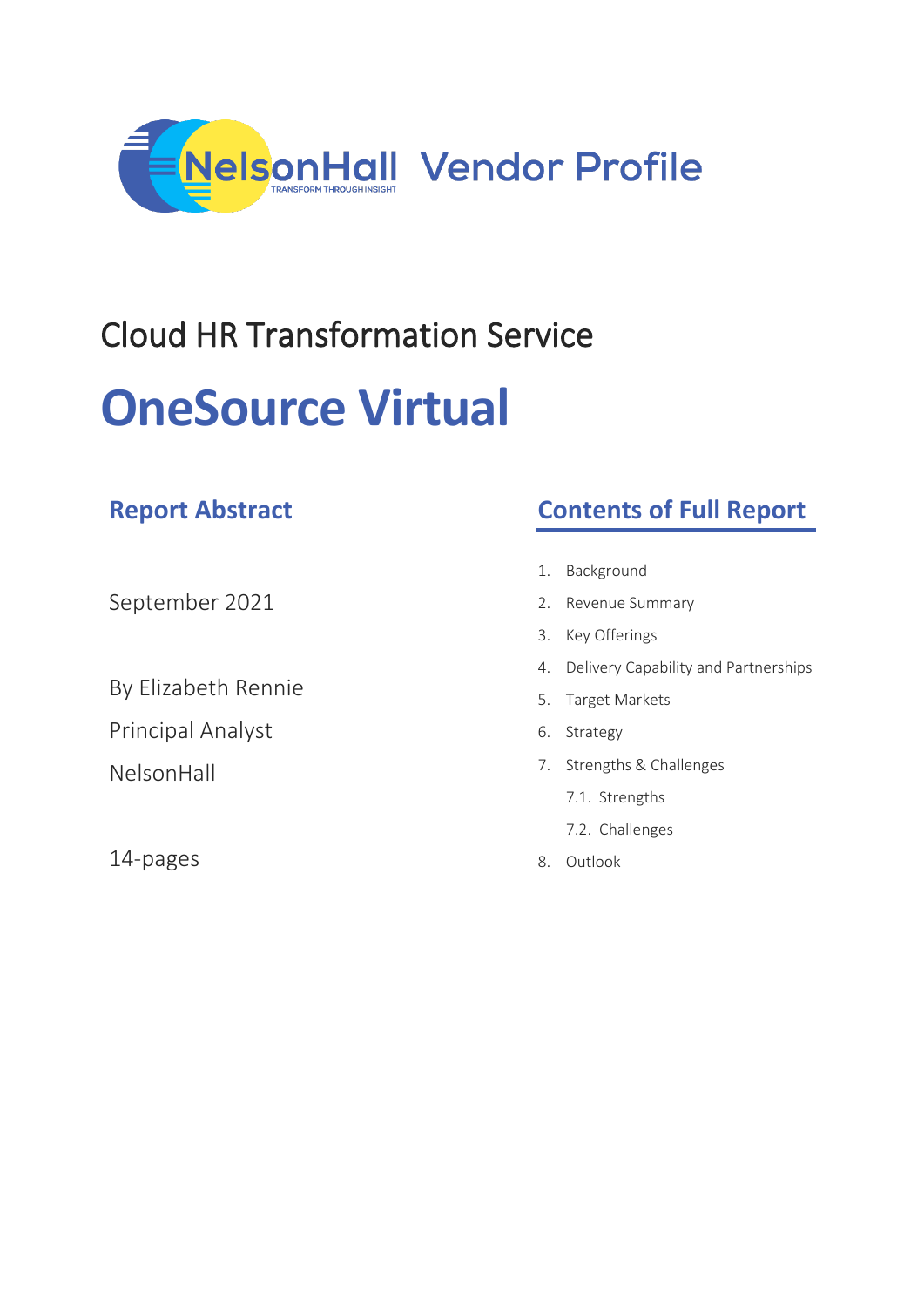

### **Who is This Vendor Assessment For?**

NelsonHall's Cloud HR Transformation Services profile on OneSource Virtual is a comprehensive assessment of OneSource Virtual offerings and capabilities, designed for:

- Sourcing managers monitoring the capabilities of existing suppliers of Cloud HR Transformation Services and identifying vendor suitability for security services RFPs
- Vendor marketing, sales, and business managers looking to benchmark themselves against their peers
- Financial analysts and investors specializing in the Cloud HR Transformation Services sector.

## **Key Findings & Highlights**

This NelsonHall vendor assessment analyzes OneSource Virtual's offerings and capabilities in Cloud HR Transformation Services.

OneSource Virtual (OSV), founded in 2008 and headquartered in Dallas, Texas, is a privately-owned service provider focused on offering Workday-based services. OSV provides the following services through a consult-to-operate model:

- Professional Services: including Workday deployments and strategic consulting to support organizational transformation
- **HR Services:**
- − Payroll services
- − Payroll tax services
- − Garnishment services
- Benefits and COBRA administration services
- Employee contact center services
- − Workforce administration services
- − Other: unemployment claims administration, employment verification, etc.
- Finance administration services: including global accounts payable automation services (managed AP, AP administration, fulfillment, AP imaging, 1099 distribution, and 1096 filing), as well as procure to pay services (Invoice Pay and Supplier Management).
- Application Management Services (AMS) includes configuration support, release management, functional health checks, reporting/dashboard configuration, support, and strategic roadmap services.

Across its business, OSV currently supports ~785 clients, with 96% of them having an HR scope serving ~3m employees.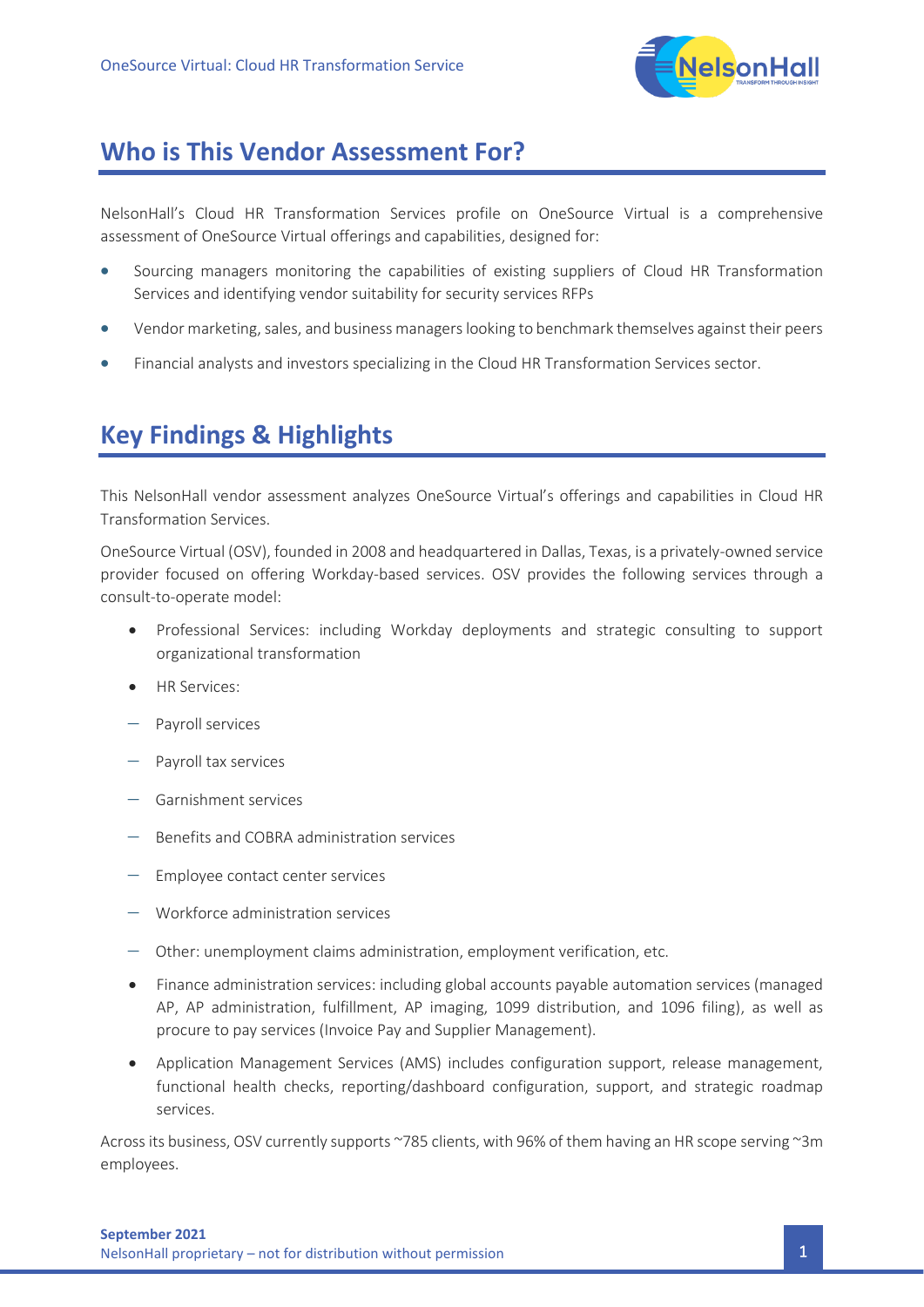

## **Scope of the Report**

The report provides a comprehensive and objective analysis of OneSource Virtual's Cloud HR Transformation Services offerings and capabilities, and market and financial strengths, including:

- Identification of the company's strategy, emphasis, and new developments
- Analysis of the company's strengths, weaknesses, and outlook
- Revenue estimates
- Analysis of the profile of the company's customer base including the company's targeting strategy and examples of current contracts
- Analysis of the company's offerings and key service components
- Analysis of the company's delivery organization including the location of delivery locations.

## **Cloud HR Transformation Service Assessments**

## **also Available for**:

ADP Alight Solutions Capgemini Capita Conduent IBM SD Works Zalaris